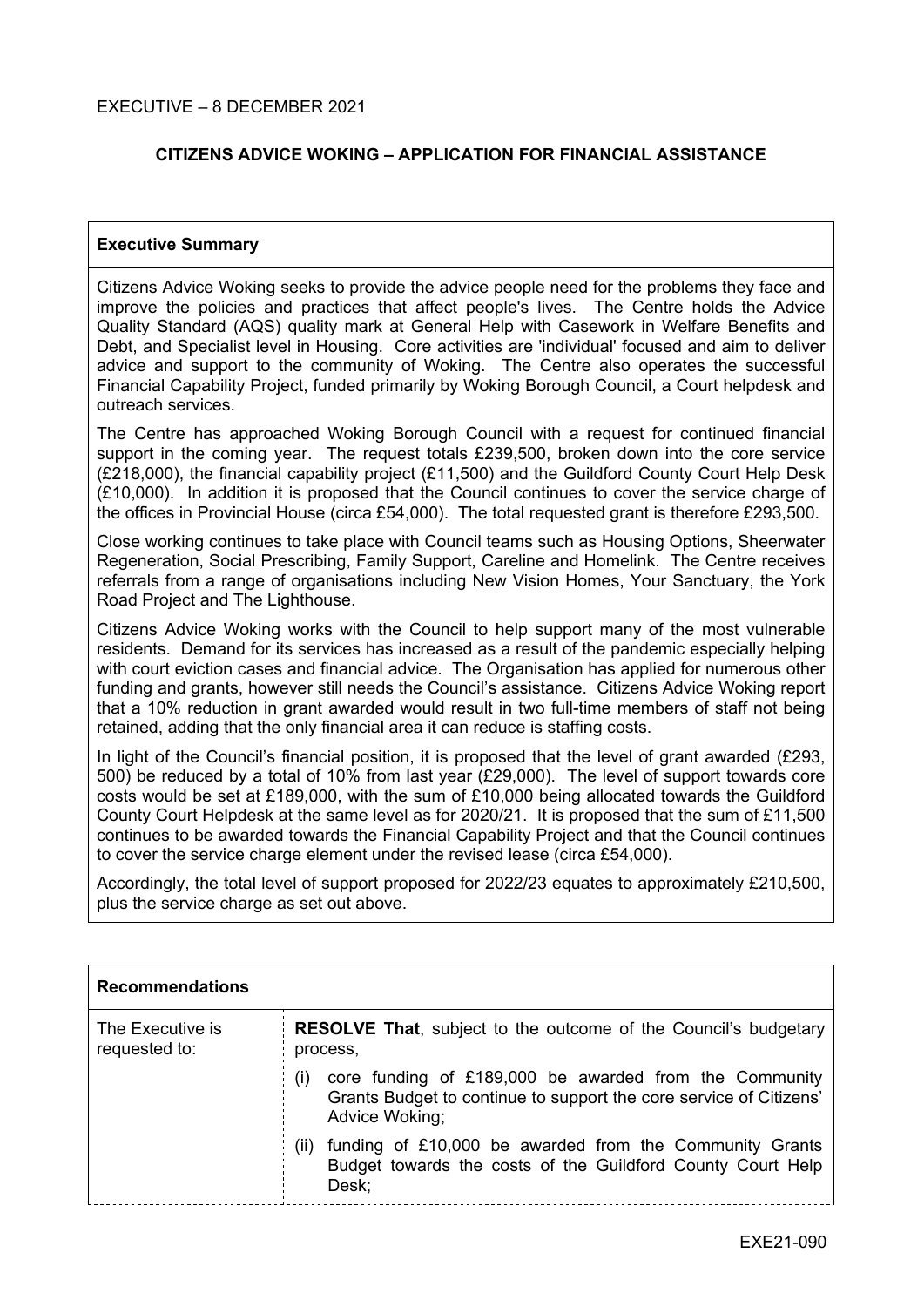|                            | (iii) funding of £11,500 be awarded from the Community Grants<br>Budget to ensure the continuation of the Financial Capability<br>programme; and                                                                                                                                                                                                                                                                                                                                                                                                                                                                                                                  |  |  |
|----------------------------|-------------------------------------------------------------------------------------------------------------------------------------------------------------------------------------------------------------------------------------------------------------------------------------------------------------------------------------------------------------------------------------------------------------------------------------------------------------------------------------------------------------------------------------------------------------------------------------------------------------------------------------------------------------------|--|--|
|                            | (iv) the Council continues to cover the service charge for the<br>accommodation at Provincial House from the Community Grants<br>Budget, which for next year will be circa £54,000.                                                                                                                                                                                                                                                                                                                                                                                                                                                                               |  |  |
| <b>Reason for Decision</b> | To enable the organisation to provide its services to Woking residents.                                                                                                                                                                                                                                                                                                                                                                                                                                                                                                                                                                                           |  |  |
| Confirmation of funding    | This award is provisionally made on the expectation that the Council's<br>budgets for revenue and capital projects remain at the same level<br>allocated for the current financial year. The Council's overall budget,<br>including the sums allocated for community grants, will be determined<br>by Council at its meeting on 10 February 2022. In the event the grant<br>budgets are set at the anticipated levels, confirmation of the Council's<br>support will be sent to successful applicants. Groups should not plan<br>for the 2022/23 funding until this confirmation has been received.                                                               |  |  |
| Conditions                 | <b>Accounts.</b> The Organisation must submit audited accounts for the<br>year in which the grant is awarded, including an income and<br>expenditure account and balance sheet. Please note that accounts<br>for other years may also be required.                                                                                                                                                                                                                                                                                                                                                                                                                |  |  |
|                            | <b>Monitoring Information.</b> The Organisation must submit quarterly<br>monitoring information as a measure of its achievements. Failure to<br>provide details will jeopardise the award. E-mail requests will be sent<br>to the applicant on a quarterly basis.                                                                                                                                                                                                                                                                                                                                                                                                 |  |  |
|                            | <b>Publicity.</b> Where possible, the Organisation is required to publicise<br>the support received from Woking Borough Council, including on all<br>literature and leaflets produced.                                                                                                                                                                                                                                                                                                                                                                                                                                                                            |  |  |
|                            | <b>Payments.</b> Unless exceptional circumstances exist all invoices must<br>be received quarterly with details of the costs incurred and monitoring<br>information for the previous quarter.                                                                                                                                                                                                                                                                                                                                                                                                                                                                     |  |  |
|                            | <b>Payment Period.</b> Final quarter claims must be made by the second<br>week in March. Unclaimed awards will not be available at a later date<br>unless exceptional circumstances can be demonstrated to the Council<br>before the end of the award year.                                                                                                                                                                                                                                                                                                                                                                                                       |  |  |
|                            | <b>Joint Working.</b> WBC expects the Organisation to engage positively<br>on health and wellbeing multi-agency joint work affecting Woking.<br>Groups which refuse may place their Council support at risk, e.g.<br>grant, concessionary rent and other assistance.                                                                                                                                                                                                                                                                                                                                                                                              |  |  |
|                            | Homelessness Reduction Act 2017. Following the introduction of<br>new legislation from April 2018, the council will expect the support of<br>partner agencies in identifying people at risk of homelessness as early<br>as possible to maximise the opportunities to prevent such. Partner<br>agencies / organisations will be expected to be engaged in joint<br>working arrangements to assist in finding suitable housing and<br>support solutions, and where appropriate to undertake and respond to<br>the new 'duty to refer'. Groups which do not support this new<br>legislation and way of working positively, may put their Council<br>support at risk. |  |  |
|                            | <b>Venue Hire.</b> Woking Borough Council has a duty to ensure that<br>publicly-owned venues and resources do not provide a platform for                                                                                                                                                                                                                                                                                                                                                                                                                                                                                                                          |  |  |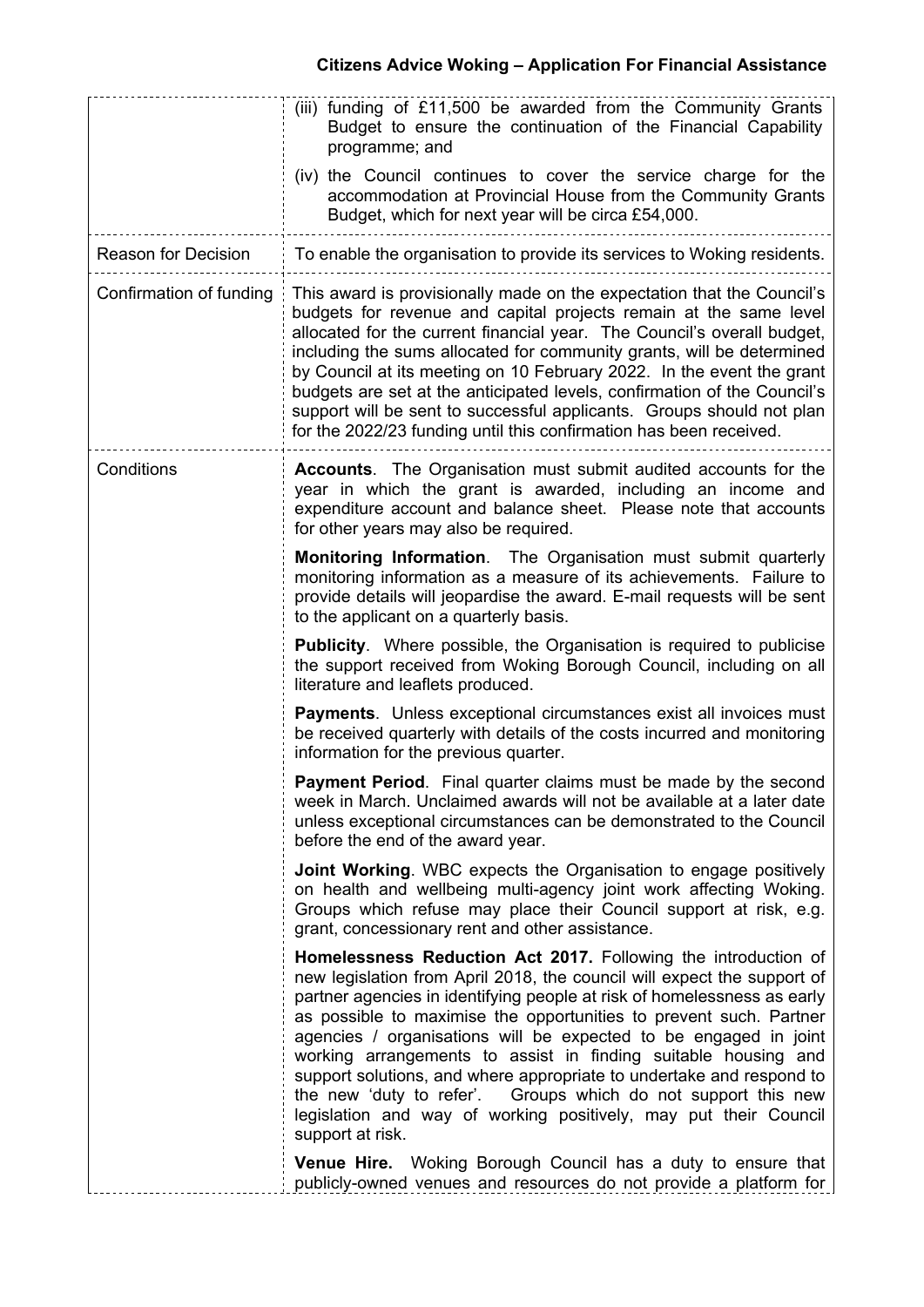|                        | extremists and are not used to disseminate extremist views. This duty<br>extends to organisations that work with the local authority so this<br>includes recipients of any grants from Woking Borough Council. If you<br>hire out your venue/s you should ensure you have good processes in<br>place for record keeping and checking if they are an appropriate<br>group to be making the hire arrangements. The following are some of<br>what should be considered:<br>Basic details should be recorded to include speakers address,<br>mobile phone number & organisation details.<br>Has the identity of the speaker been confirmed & is their<br>organisation bona fide? Are they known to you?<br>Is the speaker from the area? Are they UK citizens or from<br>overseas & will they travel specifically for this event?<br>Consider checks on the internet to confirm the status of speaker<br>to include website, YouTube or social media sites.<br>How many people are likely to attend (check previous or similar<br>events either locally or online). |
|------------------------|-----------------------------------------------------------------------------------------------------------------------------------------------------------------------------------------------------------------------------------------------------------------------------------------------------------------------------------------------------------------------------------------------------------------------------------------------------------------------------------------------------------------------------------------------------------------------------------------------------------------------------------------------------------------------------------------------------------------------------------------------------------------------------------------------------------------------------------------------------------------------------------------------------------------------------------------------------------------------------------------------------------------------------------------------------------------|
| Performance Indicators | <b>Users.</b> The Organisation to provide a breakdown of the users in the<br>past quarter.                                                                                                                                                                                                                                                                                                                                                                                                                                                                                                                                                                                                                                                                                                                                                                                                                                                                                                                                                                      |
|                        | Activities. The Organisation to provide details of activities and<br>events held during the last quarter.                                                                                                                                                                                                                                                                                                                                                                                                                                                                                                                                                                                                                                                                                                                                                                                                                                                                                                                                                       |
|                        | <b>Enquiries.</b> The Organisation to provide a breakdown of the enquiries<br>received during the last quarter.                                                                                                                                                                                                                                                                                                                                                                                                                                                                                                                                                                                                                                                                                                                                                                                                                                                                                                                                                 |
|                        | <b>Publicity.</b> The Organisation to advise how the Council's support has<br>been publicised over the last quarter.                                                                                                                                                                                                                                                                                                                                                                                                                                                                                                                                                                                                                                                                                                                                                                                                                                                                                                                                            |
|                        | <b>Statement of Use.</b> The Organisation to provide a statement stating<br>the use to which the grant money has been put.                                                                                                                                                                                                                                                                                                                                                                                                                                                                                                                                                                                                                                                                                                                                                                                                                                                                                                                                      |
| <b>Future Support</b>  | The financial pressure on the Council's budgets is expected to<br>continue in the coming years and accordingly the overall level of<br>support available in future years may be reduced. The applicant is<br>therefore to be advised that the award of funding for 2022/23 does not<br>imply that a similar application in 2023/24 would be supported. In<br>particular, it is emphasised that the Council is unlikely to be in a<br>position to award any sums above the 2022/23 levels.                                                                                                                                                                                                                                                                                                                                                                                                                                                                                                                                                                       |
|                        | In view of this, the applicant is to be advised to ensure that<br>contingency plans for the Group's operations for 2023/24 have been<br>drawn up in the event that the Council is unable to continue its support<br>beyond April 2023. All applicants are strongly recommended to<br>pursue alternative sources of funding and are encouraged to approach<br>Woking Borough Council's Community Support Team for advice and<br>support.                                                                                                                                                                                                                                                                                                                                                                                                                                                                                                                                                                                                                         |

## **The Executive has authority to determine the above recommendations.**

## **Background Papers:**

2022/23 Application Form.

# **Reporting Person:**

Julie Fisher, Chief Executive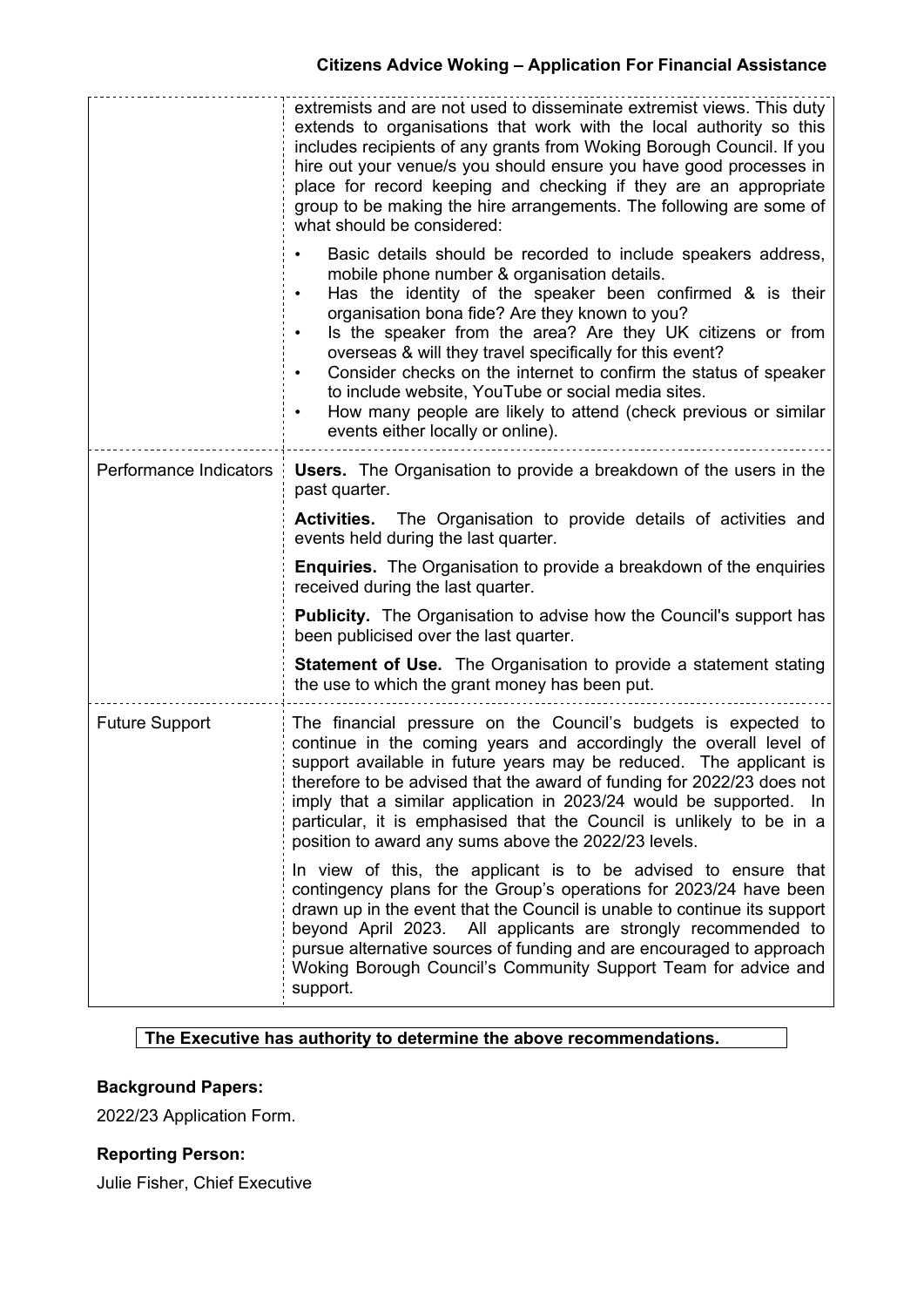Extn: 3301, Email: julie.fisher@woking.gov.uk

#### **Contact Person:**

Frank Jeffrey, Head of Democratic Services Extn: 3012, Email: frank.jeffrey@woking.gov.uk

Doug Davern, Democratic Services Officer Extn: 3018, Email: doug.davern@woking.gov.uk

## **Portfolio Holder:**

Cllr Simon Ashall Email: cllrsimon.ashall@woking.gov.uk

## **Shadow Portfolio Holder:**

Cllr Will Forster Email: cllrwill.forster@woking.gov.uk

## **Date Published:**

30 November 2021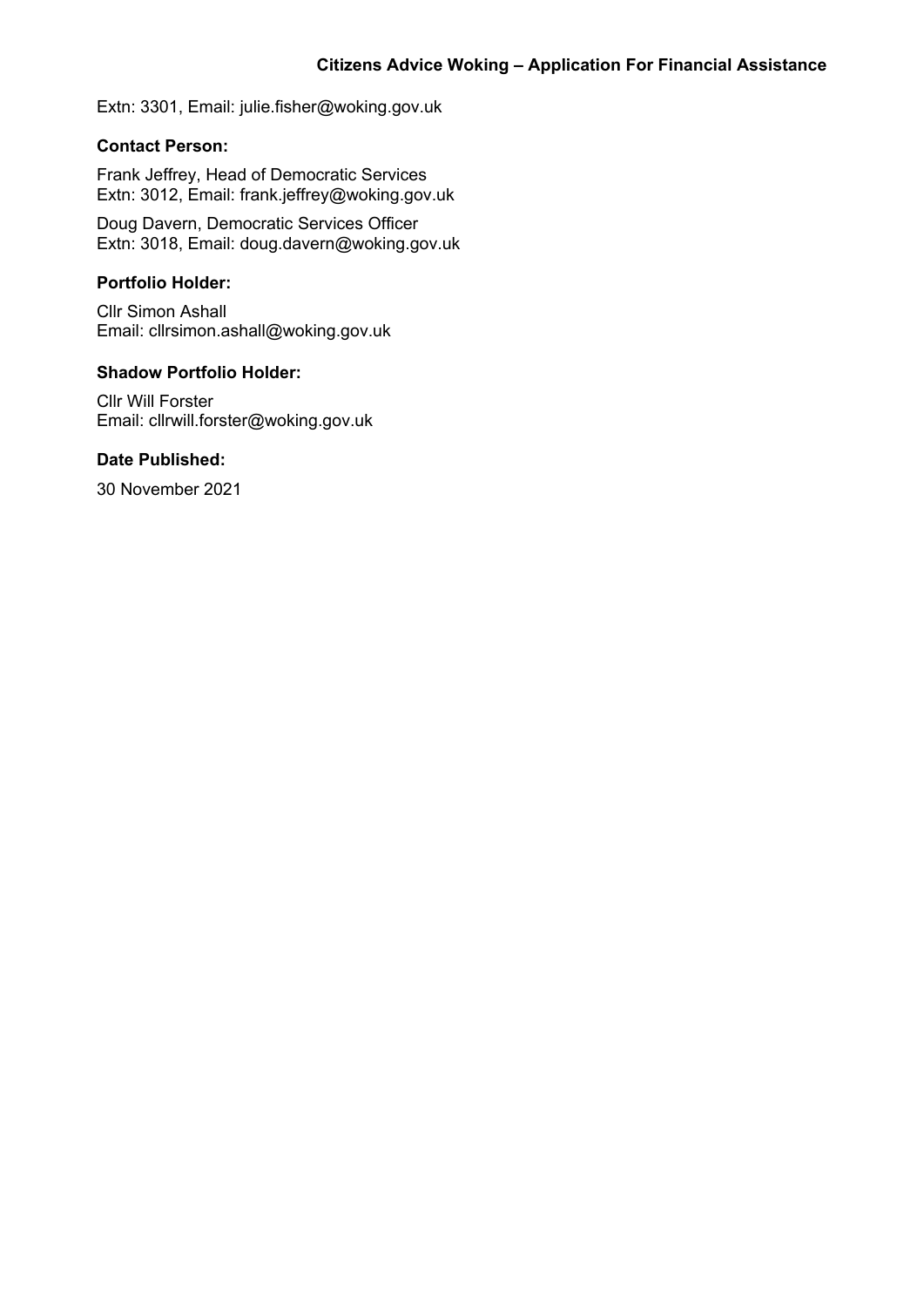| 1.0 Summary of Application |                                                                                                                                                                                                                                                                                                                                                                                                                                                                                                    |  |  |
|----------------------------|----------------------------------------------------------------------------------------------------------------------------------------------------------------------------------------------------------------------------------------------------------------------------------------------------------------------------------------------------------------------------------------------------------------------------------------------------------------------------------------------------|--|--|
| 1.1 Status and Aims        | Citizens Advice Woking (CAW) was established in 1939. It is a<br>registered charity and a company limited by guarantee. CAW belongs<br>to the umbrella organisation, the National Organisation of Citizens<br>Advice Bureaux, and is audited every three years to ensure it<br>continues to meet the membership standards and whether it should be<br>awarded the Advice Quality Standard (AQS) quality mark for General<br>Help with Casework in the areas of welfare benefits, debt and housing. |  |  |
|                            | The aims and principles of CAW are to provide independent, impartial,<br>confidential and free advice to all of the residents of Woking and<br>anyone who works in the Borough. CAW values diversity, promotes<br>equality and challenges discrimination.                                                                                                                                                                                                                                          |  |  |
|                            | There are two main objectives:                                                                                                                                                                                                                                                                                                                                                                                                                                                                     |  |  |
|                            | to provide the advice people need to manage the problems they<br>are facing, to make them aware of their rights and responsibilities<br>and to then support them to decide what options to take to make<br>sure they achieve what they need to                                                                                                                                                                                                                                                     |  |  |
|                            | to raise local and national issues to help improve policies and<br>٠<br>practices that affect peoples' lives.                                                                                                                                                                                                                                                                                                                                                                                      |  |  |
|                            | CAW's main activities are to provide information and advice offered at<br>its main town centre offices and outreach sessions as well as its<br>telephone and email advice service. It also operates the Guildford<br>County Court Help Desk which supports clients who have been served<br>with Possession Proceedings with the aim of keeping them in their<br>homes.                                                                                                                             |  |  |
| 1.2 Employees              | 14, including the Chief Executive, the Operations Manager, Training<br>Superviser, 4 x Advice Session Supervisors, Housing Caseworker, 2 x<br>Court Helpdesk Advisors, 2 x Welfare Benefit Caseworkers, 2 x Home<br>Visiting Welfare Caseworkers, Money and Financial Capability<br>Caseworker, and Family and Relationship Specialist.                                                                                                                                                            |  |  |
| 1.3 Volunteers             | 73.                                                                                                                                                                                                                                                                                                                                                                                                                                                                                                |  |  |
|                            | The volunteers provide over 42,000 hours of volunteering each year<br>and have completed a 6-8 month training programme leading to the<br>award of a Certificate in Generalist Advice.                                                                                                                                                                                                                                                                                                             |  |  |
|                            | All volunteers have to train in the following topic areas: welfare<br>benefits, family and relationships, money advice and financial<br>capability, housing and employment. Volunteers also have knowledge<br>about immigration, consumer, health and education queries.                                                                                                                                                                                                                           |  |  |
| 1.4 Clients/Users          | 2020-21                                                                                                                                                                                                                                                                                                                                                                                                                                                                                            |  |  |
|                            | Clients $-6,623$                                                                                                                                                                                                                                                                                                                                                                                                                                                                                   |  |  |
|                            | $Issues - 18,093$                                                                                                                                                                                                                                                                                                                                                                                                                                                                                  |  |  |
|                            | Activities - 22,902                                                                                                                                                                                                                                                                                                                                                                                                                                                                                |  |  |
|                            | 2019-20                                                                                                                                                                                                                                                                                                                                                                                                                                                                                            |  |  |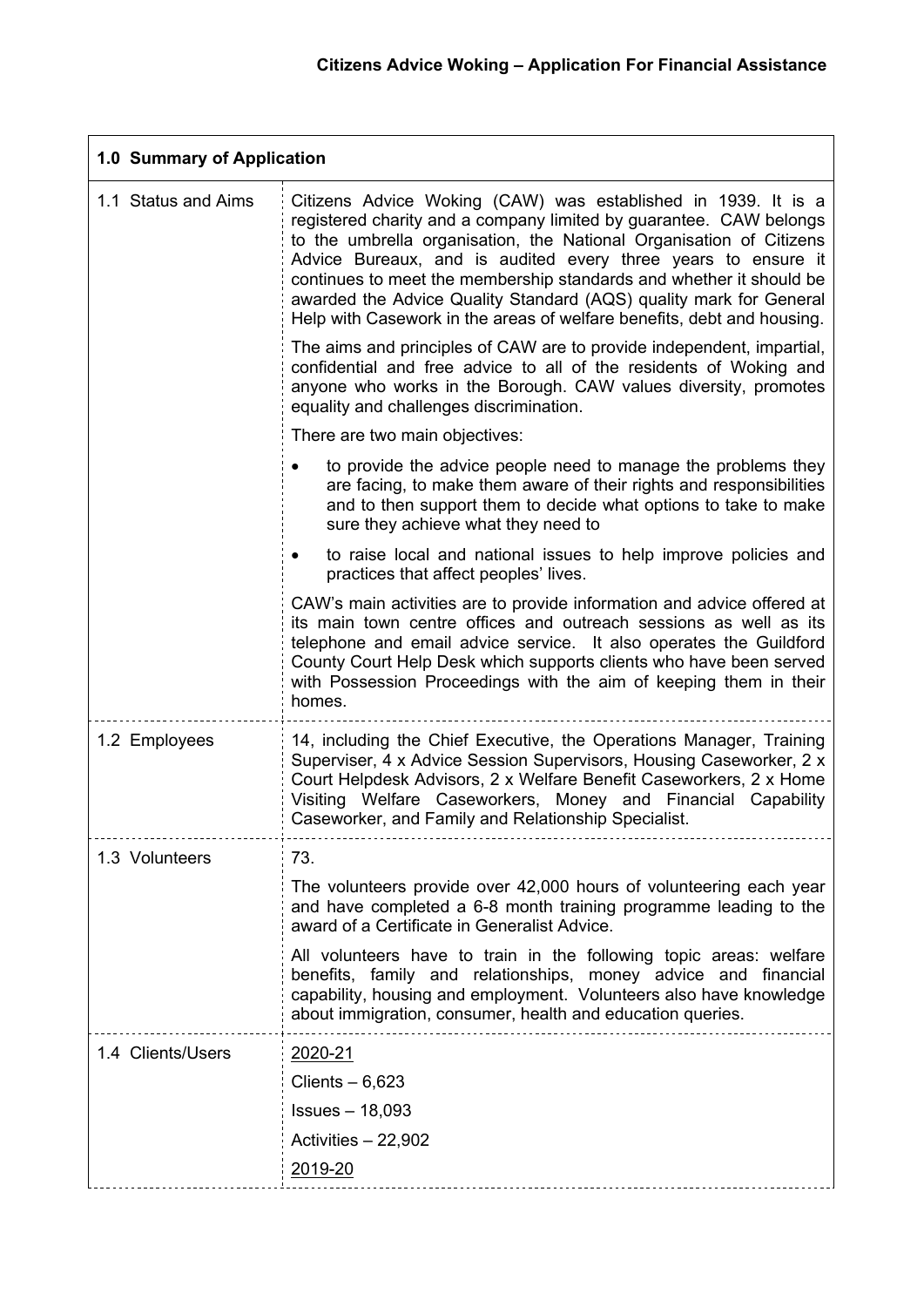|                   | Clients $-6,632$                                                                                                                                                                                                                                                                                                                                                                                                                                                                                                                         |
|-------------------|------------------------------------------------------------------------------------------------------------------------------------------------------------------------------------------------------------------------------------------------------------------------------------------------------------------------------------------------------------------------------------------------------------------------------------------------------------------------------------------------------------------------------------------|
|                   | $Issues - 22,192$                                                                                                                                                                                                                                                                                                                                                                                                                                                                                                                        |
|                   | Activities - 19,470                                                                                                                                                                                                                                                                                                                                                                                                                                                                                                                      |
|                   | 2018-19                                                                                                                                                                                                                                                                                                                                                                                                                                                                                                                                  |
|                   | Clients $-6,565$                                                                                                                                                                                                                                                                                                                                                                                                                                                                                                                         |
|                   | $Issues - 20,278$                                                                                                                                                                                                                                                                                                                                                                                                                                                                                                                        |
|                   | Activities - 17,927                                                                                                                                                                                                                                                                                                                                                                                                                                                                                                                      |
|                   | 2017-18                                                                                                                                                                                                                                                                                                                                                                                                                                                                                                                                  |
|                   | Clients $-6,500$                                                                                                                                                                                                                                                                                                                                                                                                                                                                                                                         |
|                   | $Issues - 16,912$                                                                                                                                                                                                                                                                                                                                                                                                                                                                                                                        |
|                   | Activities - 15,642                                                                                                                                                                                                                                                                                                                                                                                                                                                                                                                      |
|                   | Around 98% of clients reside in Woking, with the remaining 2% being<br>those from Surrey Heath who call the Adviceline, as Citizens Advice<br>Surrey Heath answer calls from the same number of Woking clients.                                                                                                                                                                                                                                                                                                                          |
|                   | The largest number of clients are based in Canalside, followed by Hoe<br>Valley and Goldsworth Park.                                                                                                                                                                                                                                                                                                                                                                                                                                     |
|                   | In addition to individual clients set out above, users include community<br>groups, housing associations, faith groups, statutory organisations,<br>local authorities, health organisations and voluntary organisations.                                                                                                                                                                                                                                                                                                                 |
| 1.5 Members       | N/A                                                                                                                                                                                                                                                                                                                                                                                                                                                                                                                                      |
| 1.6 Sum Requested | £239,500 (Revenue) plus payment of service charge, circa £54,000<br>(Internal Transfer)                                                                                                                                                                                                                                                                                                                                                                                                                                                  |
| 1.7 Project       | Citizens Advice Woking is applying for a grant to enable it to continue<br>delivering the advice service it has been running for 80 years.                                                                                                                                                                                                                                                                                                                                                                                               |
|                   | The Group can be contacted in a number of ways, by telephone,<br>email, website or by coming to the Town Centre office. There are two<br>telephone services operated, the local office number, and national<br>number called Adviceline service and run jointly with Citizens Advice<br>Surrey Heath.                                                                                                                                                                                                                                    |
|                   | Outreach sessions were closed in March 2020 and have recently<br>restarted at the Maybury and Sheerwater Community Hub for advice<br>sessions via Zoom. It is also intended to offer an outreach session at<br>the Byfleet Methodist Church to be run at the same time as the Food<br>Bank is open. Home visits have also restarted for people who are<br>either physically unable or too vulnerable to travel. Each user would<br>have an initial assessment with referrals where appropriate to<br>caseworkers for specialist support. |
|                   | Close working continues to take place with Council teams such as<br>Housing Options, Sheerwater Regeneration, Social Prescribing,<br>Family Support, Careline and Homelink. The Centre receives referrals<br>from a range of organisations including Your Sanctuary, the York<br>Road Project and The Lighthouse.                                                                                                                                                                                                                        |
|                   | Operated since 2008, the Financial Capability Project increases<br>knowledge of finance and empowers people to make the right choices<br>when managing their money. It is aimed at clients experiencing debt                                                                                                                                                                                                                                                                                                                             |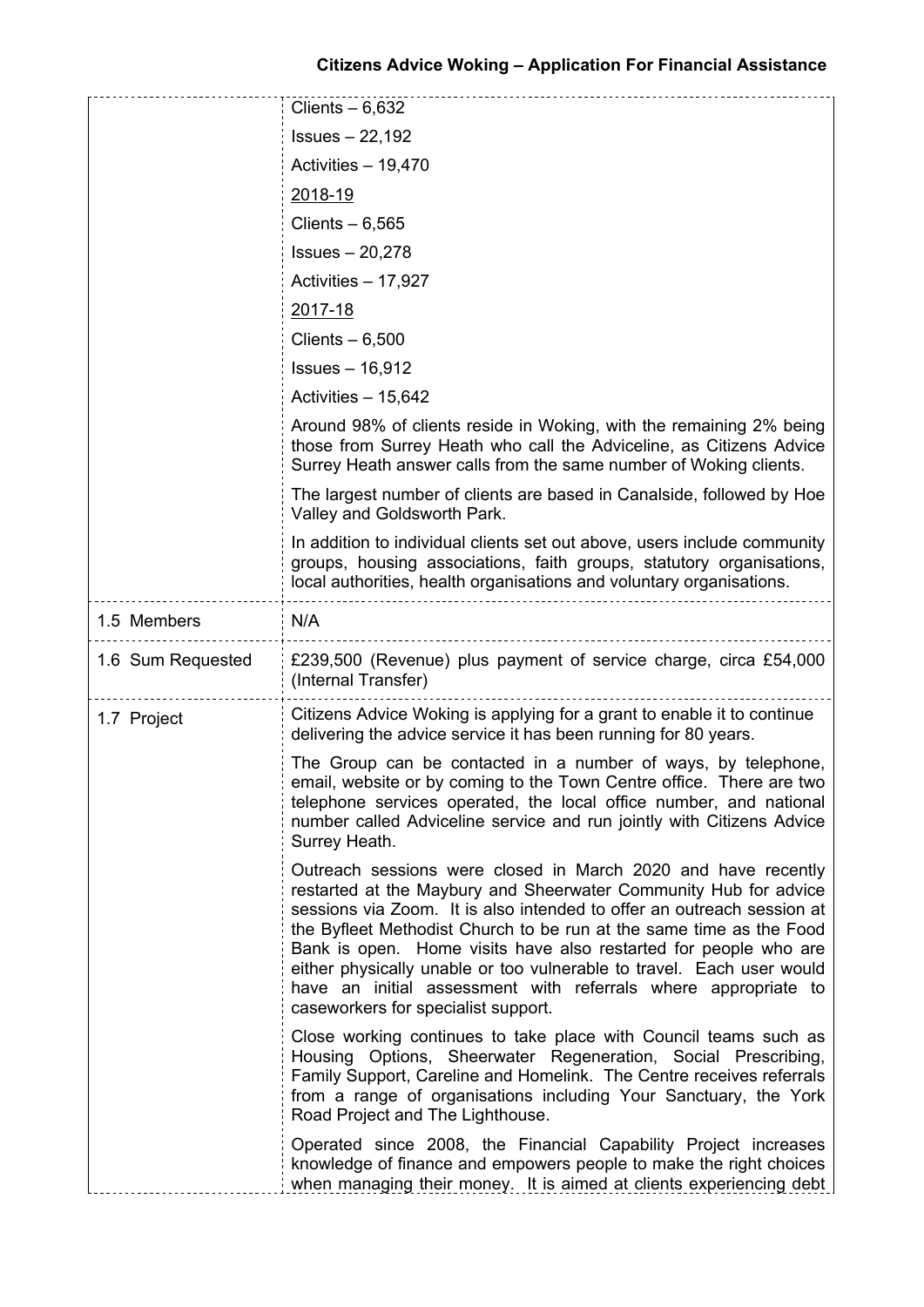|                       | issues, young people and community groups. During 2020/21 390<br>clients were helped with debt issues, a 77% decrease on the previous<br>year. However, on average £12,698 of debt was written off for each<br>client and for each client an average of £2,398 of debt was<br>rescheduled. The fiscal value of providing debt advice during 2020/21<br>to those 390 clients was stated to be £379,057.                                                                                                                                                                                                                                                                 |     |                          |               |
|-----------------------|------------------------------------------------------------------------------------------------------------------------------------------------------------------------------------------------------------------------------------------------------------------------------------------------------------------------------------------------------------------------------------------------------------------------------------------------------------------------------------------------------------------------------------------------------------------------------------------------------------------------------------------------------------------------|-----|--------------------------|---------------|
|                       | The Guildford County Court Help Desk provides support to the most<br>vulnerable in the community who are at risk of homelessness due to<br>Possession Proceedings in the County Court being started by a<br>landlord or mortgage advisor.                                                                                                                                                                                                                                                                                                                                                                                                                              |     |                          |               |
|                       | The aims of the Help Desk are to prevent homelessness and stabilise<br>a client's housing situation, as well as improving access to legal<br>assistance and maximising clients' household income. The number of<br>clients assisted in 2020/21 was 344, in comparison with the previous<br>year at 280, with homelessness prevented in 100% of cases. 329 of<br>the 344 clients reside in Woking. The Group notes that there has<br>been an increasing demand for the service year on year, particularly<br>during the pandemic, and that the Homelessness Reduction Act<br>provides the Council with a duty to help anyone at risk of<br>homelessness within 56 days. |     |                          |               |
| 1.8 Cost breakdown:   | The funding request for 2021/22 is £239,500, comprising:                                                                                                                                                                                                                                                                                                                                                                                                                                                                                                                                                                                                               |     |                          |               |
|                       | A request for £218,000 to continue the core service;                                                                                                                                                                                                                                                                                                                                                                                                                                                                                                                                                                                                                   |     |                          |               |
|                       | A request for £11,500 to continue the financial capability project; and                                                                                                                                                                                                                                                                                                                                                                                                                                                                                                                                                                                                |     |                          |               |
|                       |                                                                                                                                                                                                                                                                                                                                                                                                                                                                                                                                                                                                                                                                        |     |                          |               |
|                       | A request for £10,000 to support the Guildford Court Help Desk<br>Project.                                                                                                                                                                                                                                                                                                                                                                                                                                                                                                                                                                                             |     |                          |               |
| 1.9 Community Benefit | In the first 4.5 months of 2021/22 the Group has helped more than<br>2,200 clients with over 7,000 different issues. The main enquiry areas<br>are as follows                                                                                                                                                                                                                                                                                                                                                                                                                                                                                                          |     |                          |               |
|                       | <b>Enquiry Area</b>                                                                                                                                                                                                                                                                                                                                                                                                                                                                                                                                                                                                                                                    |     | <b>Number of Clients</b> | Number of     |
|                       |                                                                                                                                                                                                                                                                                                                                                                                                                                                                                                                                                                                                                                                                        |     |                          | <b>Issues</b> |
|                       | <b>Benefits and Tax Credits</b>                                                                                                                                                                                                                                                                                                                                                                                                                                                                                                                                                                                                                                        | 647 |                          | 1423          |
|                       | Housing                                                                                                                                                                                                                                                                                                                                                                                                                                                                                                                                                                                                                                                                | 428 |                          | 927           |
|                       | <b>Universal Credit</b>                                                                                                                                                                                                                                                                                                                                                                                                                                                                                                                                                                                                                                                | 289 |                          | 845           |
|                       | Health<br>and<br>Community<br>Care                                                                                                                                                                                                                                                                                                                                                                                                                                                                                                                                                                                                                                     | 349 |                          | 759           |
|                       | Debt                                                                                                                                                                                                                                                                                                                                                                                                                                                                                                                                                                                                                                                                   | 187 |                          | 593           |
|                       | Employment                                                                                                                                                                                                                                                                                                                                                                                                                                                                                                                                                                                                                                                             | 199 |                          | 406           |
|                       | Between April and June 2021, 11,000 people visited its website.                                                                                                                                                                                                                                                                                                                                                                                                                                                                                                                                                                                                        |     |                          |               |
|                       | During the period 1 <sup>st</sup> April – 12 <sup>th</sup> August 2021 the following financial<br>outcomes were achieved for individual clients:                                                                                                                                                                                                                                                                                                                                                                                                                                                                                                                       |     |                          |               |
|                       | Income gain                                                                                                                                                                                                                                                                                                                                                                                                                                                                                                                                                                                                                                                            |     | £623,430                 |               |
|                       | Reimbursements                                                                                                                                                                                                                                                                                                                                                                                                                                                                                                                                                                                                                                                         |     | £13,255                  |               |
|                       | Debts written off                                                                                                                                                                                                                                                                                                                                                                                                                                                                                                                                                                                                                                                      |     | £124,549                 |               |
|                       | Repayments scheduled                                                                                                                                                                                                                                                                                                                                                                                                                                                                                                                                                                                                                                                   |     | £1,307                   |               |
|                       | Other                                                                                                                                                                                                                                                                                                                                                                                                                                                                                                                                                                                                                                                                  |     | £40,078                  |               |
|                       | Close working continues to take place with Council teams such as<br>Housing Options, Sheerwater Regeneration, Social Prescribing,<br>Family Support, Careline and Homelink. The Centre receives referrals                                                                                                                                                                                                                                                                                                                                                                                                                                                              |     |                          |               |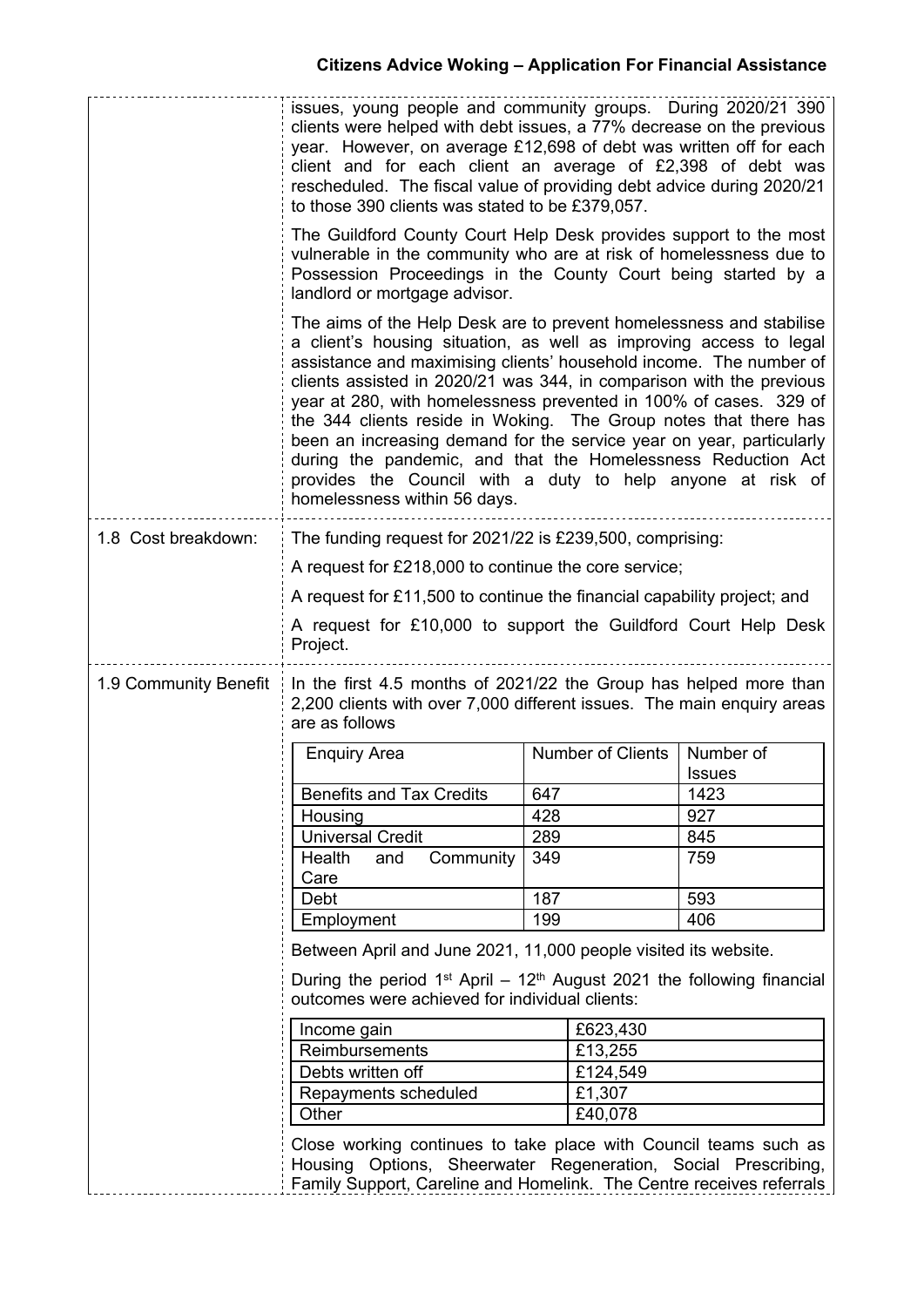from a range of organisations including New Vision Homes, Your Sanctuary, the York Road Project and The Lighthouse.

Examples of the community benefit are set out below.

Financial gain

The Centre aims to record as many outcomes as possible against a client's enquiry and one of these would be whether the advice resulted in them making a financial gain. This could be due to being awarded a benefit they did not know they were entitled to, a compensation following an employment dispute, or successfully suing a third party for a debt owed. During 2020-21, Citizens Advice Woking achieved one off benefit awards of £417,397, however 60% of benefit clients have an ongoing benefit award with an annualised ongoing benefit income of £5,013,026.

Debt

Clients struggle to cope with debt, which can cause stress, anxiety and relationship breakdown. Helping people to manage their debts and finances has a benefit.

## Preventing Homelessness

| The aim of the County Court Help Desk is helping clients avoid<br>becoming homeless, stated to be achieved in 95% of cases. Clients<br>are then helped to ensure they continue to live in their homes and not<br>have to return to Court again. The 5% who do leave their homes are<br>helped by the Adviser who asks the Court to allow as long as possible<br>for finding alternative accommodation. Clients also liaise with Housing<br>Options. CAW states that its work in preventing evictions had a total<br>saving of £333,013 for the Council during 2020/21, even though for<br>most of the year there was a stay on evictions due to Covid-19. In the<br>first four months of 2021/22 the Court Desk Advisers helped 145<br>people with rent and mortgage arrears and from the middle of May<br>have been back at Court supporting people with their Hearings. |
|---------------------------------------------------------------------------------------------------------------------------------------------------------------------------------------------------------------------------------------------------------------------------------------------------------------------------------------------------------------------------------------------------------------------------------------------------------------------------------------------------------------------------------------------------------------------------------------------------------------------------------------------------------------------------------------------------------------------------------------------------------------------------------------------------------------------------------------------------------------------------|
|                                                                                                                                                                                                                                                                                                                                                                                                                                                                                                                                                                                                                                                                                                                                                                                                                                                                           |
| CAW works with other agencies to share resources so that people in<br>need can be helped. An example of this is the working relationship<br>with the Community Mental Health team at Bridgewell House to assist                                                                                                                                                                                                                                                                                                                                                                                                                                                                                                                                                                                                                                                           |
| Raising Awareness of Policies and Practices which need changing                                                                                                                                                                                                                                                                                                                                                                                                                                                                                                                                                                                                                                                                                                                                                                                                           |
| Local and national issues are identified and raised with Citizens<br>Advice nationally, with the aim of trying to achieve change. Social<br>media is used to raise awareness of the issues or campaigns taking<br>place. This year, the Group has been involved in campaigning to keep                                                                                                                                                                                                                                                                                                                                                                                                                                                                                                                                                                                    |
| In March 2020, CAW began the transition towards home working, for<br>both staff and volunteers, and supporting clients by telephone and<br>email, using their own IT equipment. In addition, a small team was<br>working in the office to co-ordinate the teams working remotely, whilst<br>also dealing with the Healthwatch Telephone Information and<br>Adviceline (with some of the calls being diverted later on to home<br>Calls and emails were received from new clients in financial difficulties                                                                                                                                                                                                                                                                                                                                                                |
|                                                                                                                                                                                                                                                                                                                                                                                                                                                                                                                                                                                                                                                                                                                                                                                                                                                                           |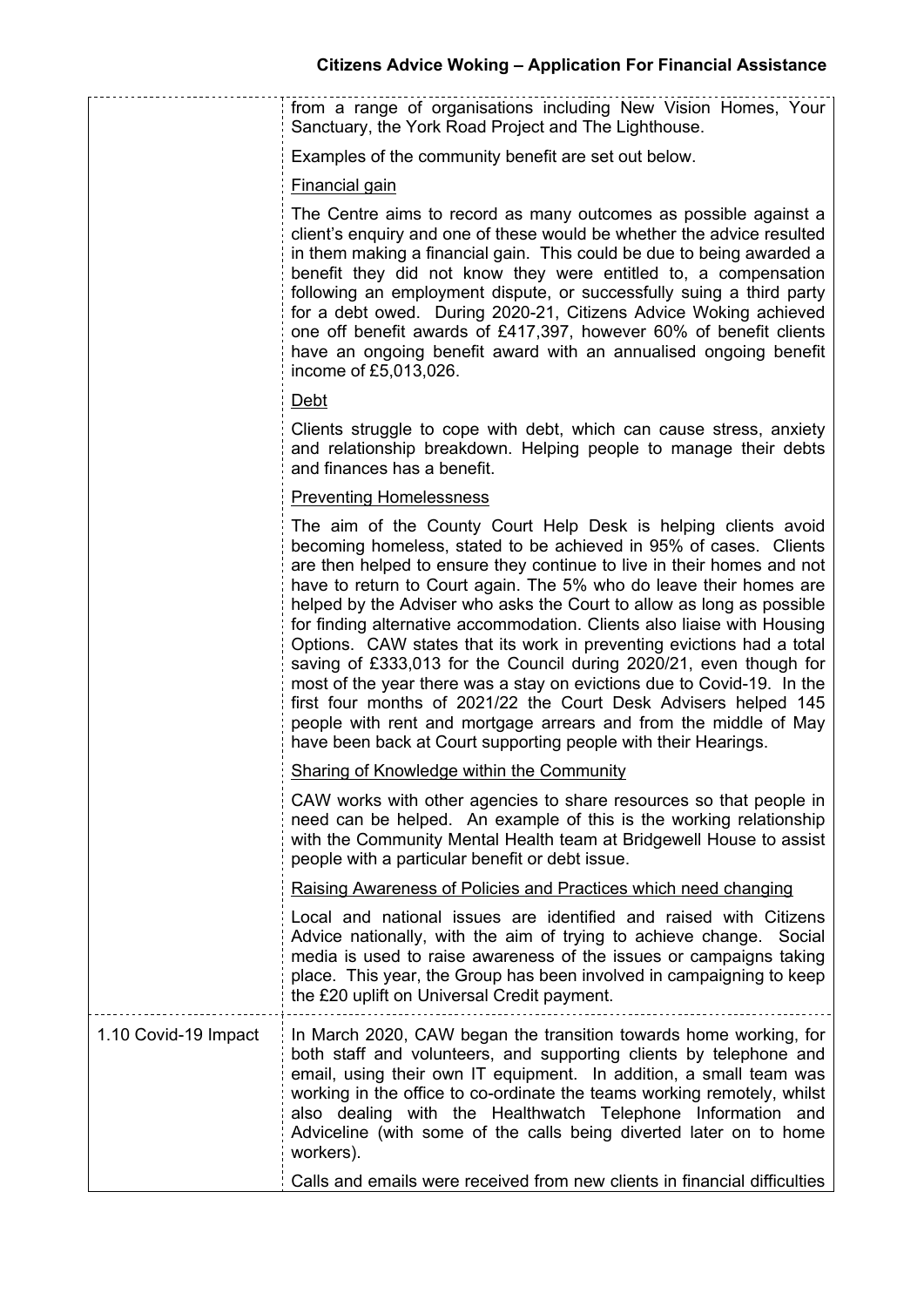| and unable to pay their rent or mortgage. There were high numbers of<br>Universal Credit – Help to Claim requests for assistance. Social<br>media was used and posters displayed to advise people how to<br>contact the organisation.                                         |
|-------------------------------------------------------------------------------------------------------------------------------------------------------------------------------------------------------------------------------------------------------------------------------|
| Close working continued with Housing Associations, with referrals<br>being received from Bridgewell House, Catalyst and the Bradley Unit<br>at the Community Hospital. The Home Visiting Caseworker was also<br>assisting clients by telephone.                               |
| The County Court Helpdesk Advisors have continued to work<br>proactively to help clients by contacting those who had a Suspended<br>Possession Order to ascertain whether they needed further support,<br>along with those who were struggling to pay their rent or mortgage. |

| 2.0 Financial Background                |                                                                                                                                                                                                                                                                                                                                                                               |  |
|-----------------------------------------|-------------------------------------------------------------------------------------------------------------------------------------------------------------------------------------------------------------------------------------------------------------------------------------------------------------------------------------------------------------------------------|--|
| 2.1 Budget                              | At the time of the application, the Group held £270,758 in the bank.<br>CAW administers the Wenceslas Fund on behalf of Woking Lions to<br>assist those who are facing fuel poverty and meeting the criteria of the<br>scheme. The organisation also has restricted Projects for which<br>£26,460 had been allocated. Designated reserves of £85,653 are<br>held for 2021/22. |  |
|                                         | The Group has submitted a budget for 2022/23 which shows an<br>anticipated income of £343,750 against an anticipated expenditure of<br>£369,089, resulting in an anticipated deficit of £25,339.                                                                                                                                                                              |  |
| 2.2 Accounts                            | The Group has submitted accounts for 2020/21 which show an<br>income of £418,620 (£359,285 in 2019/20) against expenditure of<br>£374,221 (£351,842 in 2019/20), resulting in a surplus of £44,398 (a<br>surplus of £7,443 in 2019/20). The sum of £232,116 was carried<br>forward at the end of the 2020/21 year.                                                            |  |
| 2.3 Support over the<br>past five years | $2021/22 - \pounds239,500$ plus service charge<br>$2020/21 - £239,500$ plus service charge<br>$2019/20 - £231,500$ plus service charge<br>$2018/19 - £231,500$ plus service charge<br>$2017/18 - £231,500$ plus service charge                                                                                                                                                |  |

| 3.0 Assessment of Application |                                              |     |
|-------------------------------|----------------------------------------------|-----|
| 3.1 Key Information           | Constitution<br>! O                          | Yes |
|                               | <b>Registered Charity</b><br>$\circ$         | Yes |
|                               | <b>VAT Registered</b><br>$\Omega$            | No  |
|                               | <b>Equal Opportunities Policy</b><br>$\circ$ | Yes |
|                               | <b>Safeguarding Policy</b><br>$\circ$        | Yes |
|                               | <b>Reserves Policy</b><br>. О                | Yes |
|                               | <b>Quality Mark</b><br>$\circ$               | Yes |